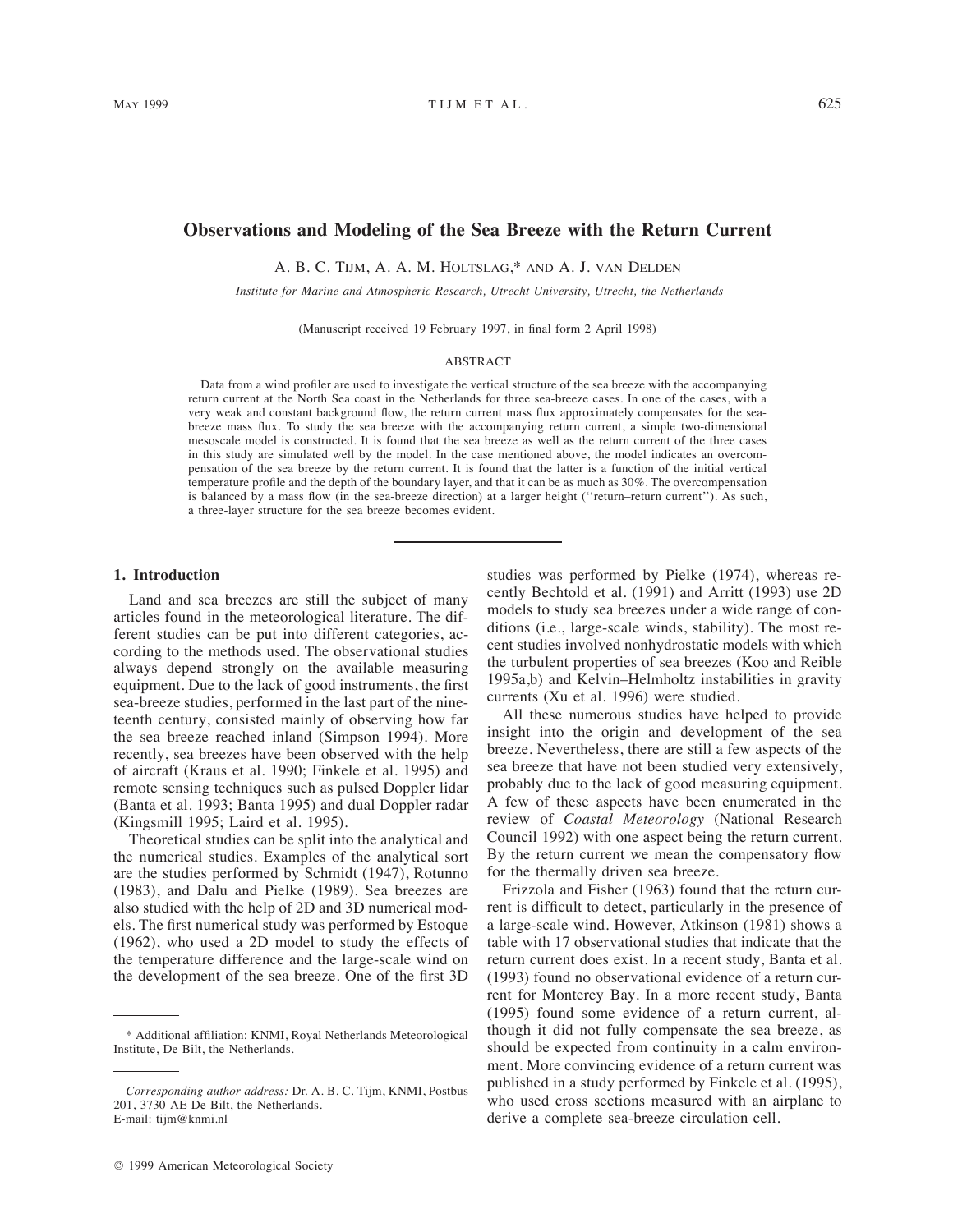In this paper observations and simulations of three sea-breeze cases in the Netherlands with relatively pronounced return currents will be described and analyzed. In one of the cases, the air mass transported by the return current approximately equals and possibly exceeds the air mass transported by the sea breeze. We will give an explanation of these findings in section 6. Section 2 provides a description of the measuring equipment and of the area where the measurements are made. In section 3 we will describe the three sea-breeze cases with emphasis on the measurements made with a wind profiler located 45 km inland. In section 4 we will describe a numerical model, which is used to simulate the sea breeze and its return current. Section 5 discusses the results of these simulations.

### **2. Observation area**

The coastline of the Netherlands is nearly straight (see Fig. 1) and orography is almost absent. In the first 50 km the most significant orography is an area with sand dunes in the first few kilometers from the coast. These dunes have maximum heights of about 10–20 m above sea level in the area of interest. Farther north the highest point lies at 57 m, whereas hills with a height exceeding 100 m lie more than 80 km inland. Apart from the sand dunes, the area behind the coast consists mainly of flat grassland with scattered villages and towns. Therefore the sea breeze can be studied almost in a pure form, undisturbed by orography and inhomogeneous vegetation cover.

The Netherlands has a dense network of synoptic stations where routine measurements are made with a time interval of 1 h. This means that a large amount of surface data is always available without the need for a special field campaign to obtain this data. Profiles of the wind and temperature are also measured on a routine basis at De Bilt (station 260, 50 km inland, see Fig. 1), where a radiosonde is launched every 6 h.

At Cabauw (station 348, 45 km inland, see Fig. 1) a 200-m meteorological tower is present at which vertical profiles of the wind, moisture, and temperature are measured on a routine basis. In July 1994, a 1290-MHz vertical wind profiler together with a Radio-Acoustic Sounding System was installed at Cabauw by the Royal Netherlands Meteorological Institute (KNMI). With these instruments, hourly averaged vertical profiles of the wind and temperature are measured up to a height of a few kilometers, depending on the atmospheric conditions. For an overview of the reliability and quality of the measurements we refer to Engelbart et al. (1996).

All these observations provide a good picture of the behavior of the sea breeze, especially near the surface. On days with a very weak background flow, when sea breezes travel up to 50 or 100 km inland, the vertical structure of the sea breeze arriving at Cabauw is measured in detail.



FIG. 1. The Netherlands with the observation stations, the 2D model domain, the orientation of the *U* and *V* components, and some surface elevations.

## **3. Observations**

On 27 April 1996, an extremely well-developed seabreeze front occurs that travels far inland. The synoptic situation is dominated by two areas of high pressure, one over Eastern Europe, the second over the Atlantic Ocean, west of Ireland. This situation results in a very flat pressure distribution over the Netherlands. In the resulting weak flow and under clear skies ahead of a cold front a sea breeze develops with the sea-breeze front well detectable from the surface observations. The sea surface temperature is about  $7^{\circ}$ C. The early morning radiosounding of this case (0600 UTC, see Fig. 2) shows a stable temperature profile, a nighttime inversion near the surface, and two layers of enhanced stability, between 1100 and 1400 m and between 1800 and 2600 m, respectively.

The sea breeze that develops during the morning reaches the coast between 1000 and 1100 UTC, with the wind veering from southeast to northwest. The seabreeze front travels inland with a speed of about 10 km  $h^{-1}$  and reaches station 348 between 1400 and 1500 UTC.

The onset of the sea breeze at station 348 can be seen very clearly in the profiler measurements (Figs. 3a and 3b). Before the onset of the sea breeze the *U* component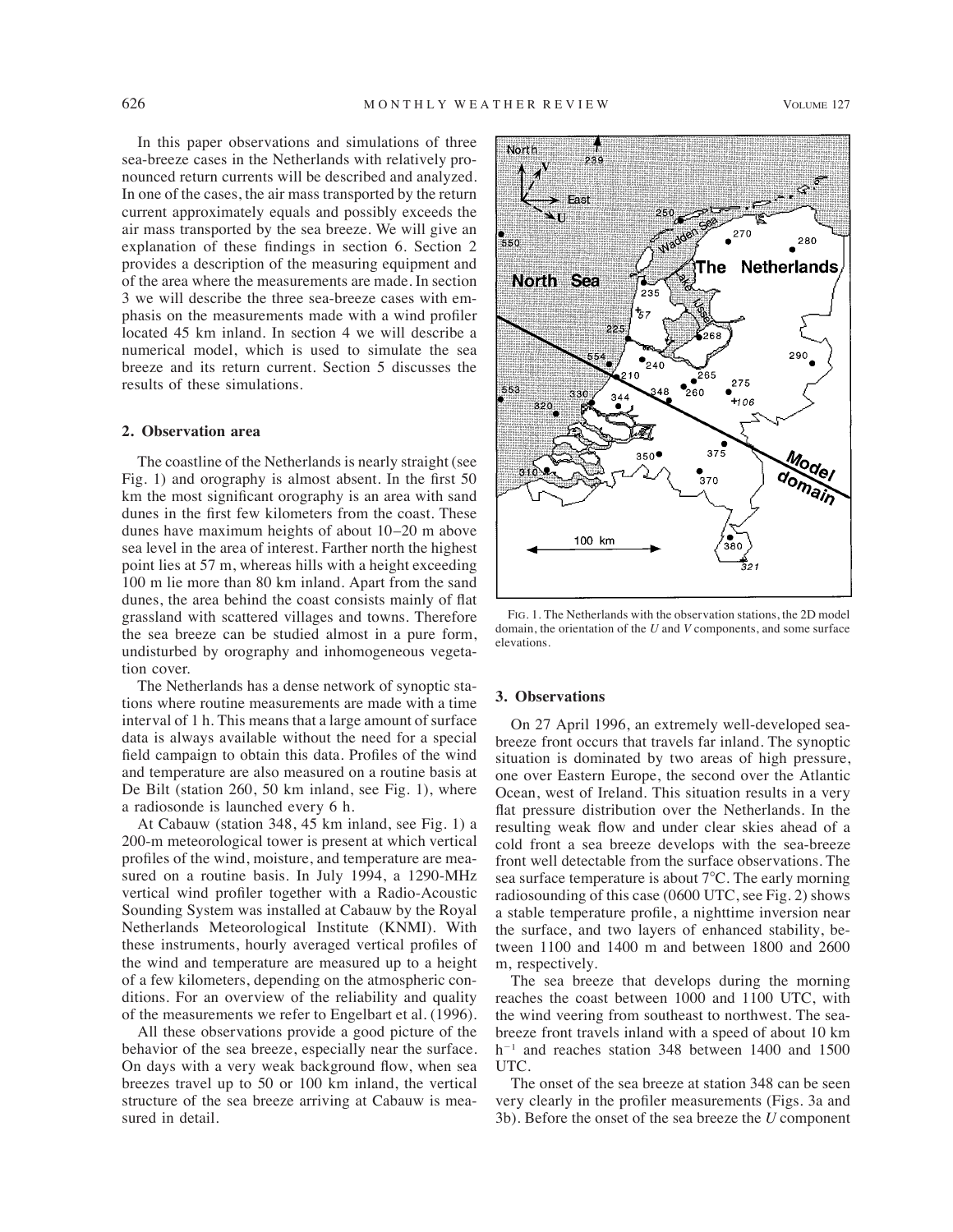

FIG. 2. The initial (0600 UTC) vertical potential temperature profiles for 27 July 1994, 29 July 1995, and 27 April 1996.

of the wind (perpendicular to the coast, see Fig. 1) varies between 0 and 1 m  $s^{-1}$  in the layer reaching from the surface up to 2500 m. After the onset of the sea breeze, the *U* component is positive from the surface up to 1000 m. The maximum value is about 4 m  $s^{-1}$  at a height of 100 m. Above 1000 m we see the opposite. The *U* component becomes negative with a minimum value of  $-3.5$  m s<sup>-1</sup> at a height of 1700 m. This is the return current that compensates the sea breeze.

The passage of the sea-breeze front at station 348 can also be deduced from the strong decrease of the *V* component (parallel to the coast, see Fig. 1) after 1400 UTC. Before the sea breeze reaches station 348, the *V* component varies between 0 and  $-2$  m s<sup>-1</sup> up to a height of 2000 m. After the passage of the sea breeze the *V* component decreases to  $-3$  m s<sup>-1</sup> at 1500 UTC and  $-5.\overline{5}$  m s<sup>-1</sup> at 1600 UTC at a height of about 100 m. Above 100 m the decrease of the *V* component is smaller, turning into an increase at a height of more than 1400 m, well within the layer of the return current.

The return current in this case is extremely well visible in the *U* component. When looking at the difference between 1400 and 1500 UTC, we see that the return current between 1000 and 2300 m entirely compensates the sea breeze below. This is confirmed by looking at the integrated mass fluxes of the sea breeze and the return current.

The integrated mass fluxes of the return current and the sea breeze can be deduced from the vertical profiles of the *U* component. They are calculated by subtracting the *U* component before the onset of the sea breeze from the *U* component after the passage of the sea-breeze front. The differences are integrated over the entire seabreeze layer or the return current layer. In the presence of a changing large-scale flow the fluxes are calculated from





FIG. 3. The vertical profiles of the *U* component (a) and *V* component (b) measured with the profiler at station 348 on 27 April 1996.

$$
M = \int_{z_1}^{z_2} {\{\rho_2(z)[u_2(z) - u_{\text{grad}2}(z)] \over - \rho_1(z)[u_1(z) - u_{\text{grad}1}(z)]\}} dz.
$$
 (1)

Here *M* is the integrated mass flux perpendicular to the coast (hereafter called the mass flux),  $\rho$  the density,  $u$ the component of the wind perpendicular to the coast, and  $u_{\text{grad}}$  the large-scale wind. The subscripts 1 and 2 refer to the profiles before and after the onset of the sea breeze. The large-scale wind can be calculated from the geopotential heights measured with radiosoundings, but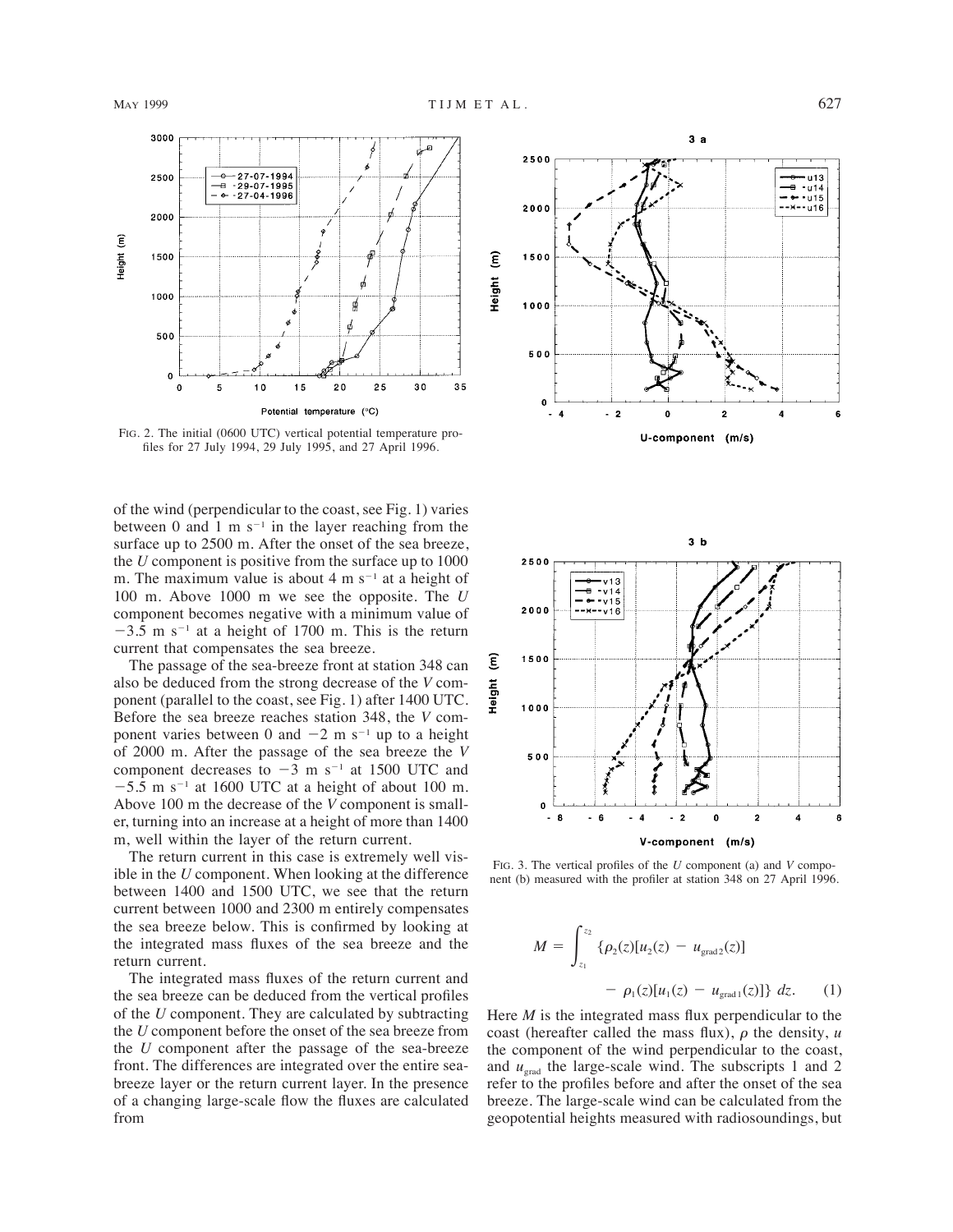A

 $10$ 



FIG. 4. The vertical profiles of the *U* component (a) and *V* component (b) measured with the profiler at station 348 on 29 July 1995.

the errors in these calculations are a few  $m s^{-1}$  (which causes significant errors). A second problem is that the time resolution of the radiosoundings is not sufficient. If the large-scale wind is taken constant in time we have

$$
M_a = \int_{z_1}^{z_2} \left[ \rho_2(z) u_2(z) - \rho_1(z) u_1(z) \right] dz.
$$
 (2)

The result of Eq. (2) is referred to as ''the apparent mass flux,'' whatever the large-scale wind variation in time is. As we have only the wind speed at a limited number of points in the vertical, calculating the mass flux will

FIG. 5. The vertical profiles of the *U* component (a) and *V* component (b) measured with the profiler at station 348 on 27 July 1994.

produce errors (apart from the uncertainty in the profiler measurements). With the method we use (interpolating the wind speed between two points and multiplying with the distance between these points) the mass fluxes are underestimated. A simple experiment with a sinelike wind profile shows that this underestimation depends on the number of points in the layer of which the mass flux is calculated. In the case of 27 April 1996, we have at least eight points both in the return current layer and the sea-breeze layer, implying an error of about 1%. This is much less than the error caused by the uncertainty in the profiler measurements, which is about 0.5  $m s<sup>-1</sup>$  in this case, causing an uncertainty in the mass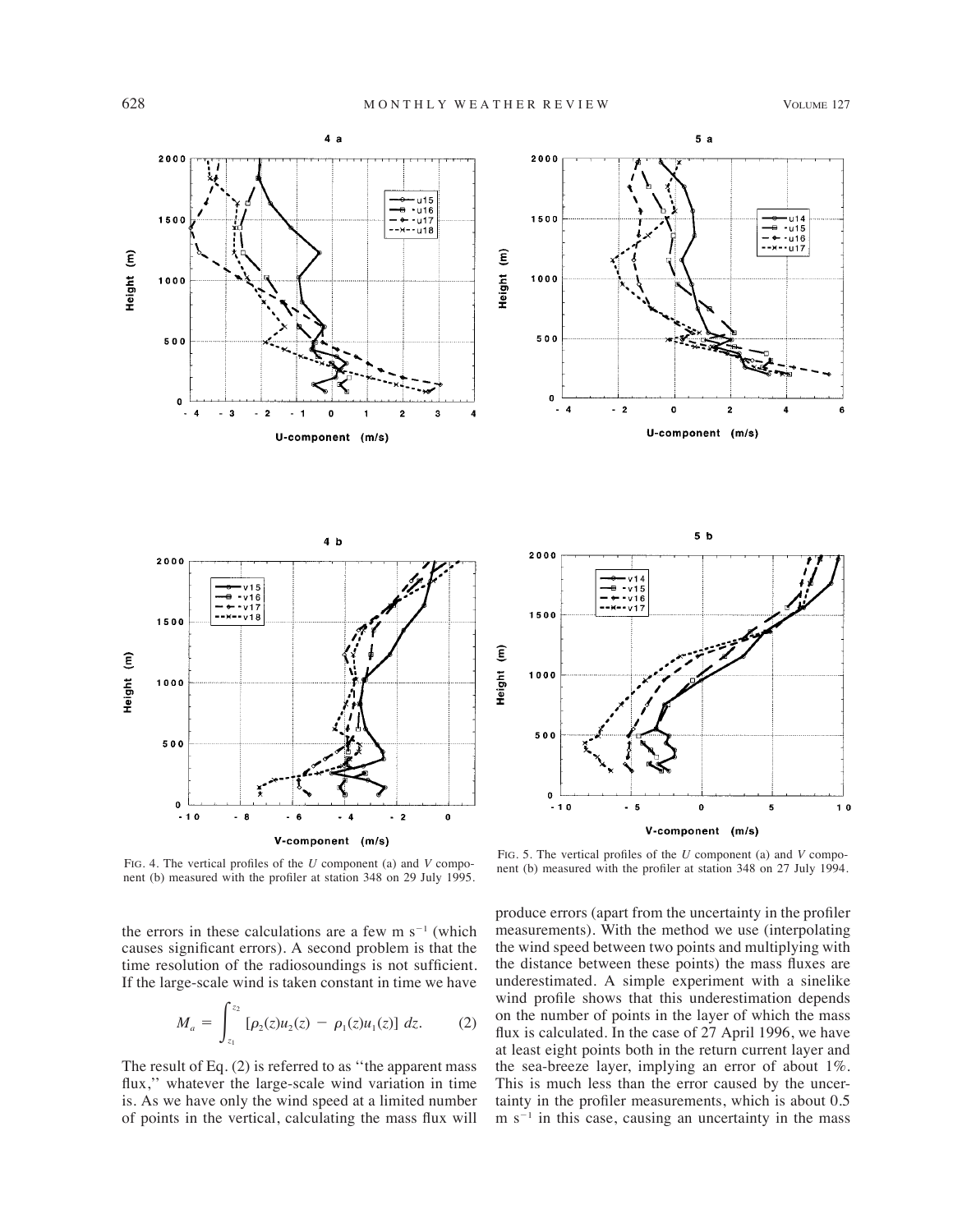

FIG. 6. The simulated vertical profiles of the *U* component before and after the onset of the sea breeze at 12 km inland. The large-scale *U* component is  $-2$  m s<sup>-1</sup>, the initial inversion height is 1000 m, and the temperature jump at the inversion is 6 K.

fluxes of at least 10%. The bias for this type of profiler is shown to be very small (less than  $0.15$  m s<sup>-1</sup>; Engelbart et al. 1996).

The apparent mass flux of the sea-breeze layer, computed from Eq. (2) between 1400 and 1500 UTC, is 2.3  $\times$  10<sup>3</sup> kg m<sup>-1</sup> s<sup>-1</sup>, whereas the apparent mass flux of the return current is  $-2.5 \times 10^3$  kg m<sup>-1</sup> s<sup>-1</sup>. As the difference between the two mass fluxes is as large as the uncertainty in these fluxes, we conclude that on the basis of the observations the return current approximately compensates the sea breeze. These observations do not rule out the possibility that the return current overcompensates the sea breeze.

From the initial temperature profile it can be seen that the maximum speed of the return current occurs at the top of the pre-sea-breeze boundary layer. The screen height temperature ahead of the sea-breeze front is about  $20^{\circ}$ C (potential temperature about 18 $^{\circ}$ C), which implies a pre-sea-breeze boundary layer depth of about 1800 m (see Fig. 2). After 1500 UTC the return current decreases in speed more than the sea breeze itself. This decrease is partly caused by the veering of the wind from east to south caused by the Coriolis force, and partly by the approach of a cold front, which causes an increasing southwesterly wind above the boundary layer.

The other two sea-breeze cases will be discussed only briefly, as they served as model validation only. Due to strong time dependence of the large-scale flow these cases cannot be used in the conclusions about the sea breeze and return current mass fluxes. The 0600 UTC vertical temperature profiles can be found in Fig. 2.

On 29 July 1995, the synoptic situation is similar to the situation on 27 April 1996. The differences compared to the first case are the weak flow, opposing the sea breeze, and the smaller daytime sensible heat flux over land. Another difference is that this case occurs in the middle of summer, which means that the sea surface temperature is higher  $(19^{\circ}C)$ . As mentioned earlier the large-scale flow, opposing the sea breeze, slowly increases during the day. From geopotential heights measured with radiosoundings in and around the Netherlands it is calculated that the large-scale wind increases by about 4 m  $s^{-1}$  from a sea-breeze-opposing direction between 1200 and 2400 UTC. The sea breeze that develops on this day reaches the coast around 1100 UTC. The sea-breeze front moves steadily inland and reaches station 348 between 1600 and 1700 UTC. The passage of the sea-breeze front at station 348 can be seen clearly in the vertical profiles of the wind (Figs. 4a and 4b).

In the third case, 27 July 1994, the initial situation is different from the previous cases. The large-scale *U* component is positive in the morning and decreases in the afternoon, even more strongly  $(8 \text{ m s}^{-1})$  between 1200 and 2400 UTC) than in the case of 29 July 1995. Because the initial large-scale wind has an onshore component, the sea-breeze front is rather diffuse. The sea surface temperature near the Dutch coast is about  $20^{\circ}$ C. Surface observations show the diffuse sea-breeze circulation, visible in the wind veering from southwest to northwest in the afternoon. As Coriolis turning is quite important in the Netherlands, the change in the *V* component is a good indicator of sea-breeze occurrence. Often, the change in the *V* component is larger than the change in the *U* component, especially in the case of an onshore flow. The sea breeze travels inland fast. It passes the coast between 1200 and 1300 UTC and reaches station 348 between 1500 and 1600 UTC. The vertical wind profiles (see Figs. 5a and 5b) do not show the onset of the sea breeze at station 348 very clearly, because of a layer with a positive *U* component of the wind near the ground ahead of the sea breeze. The onset of the sea breeze can be recognized by the strengthening of the *V* component of the wind after 1500 UTC.

### **4. Model description**

To study the sea breeze and its associated return current, we construct a dry, 2D hydrostatic numerical model. We keep the model and its input as simple as possible to minimize the factors that influence the simulations. In this way we are able to investigate the dynamical structure of the sea-breeze circulation without having to monitor too many parameters. All three cases of sea breeze occur under fair weather conditions with an area of high pressure in the vicinity. Consequently, the drying of the atmosphere occurs due to subsidence, and deep convective clouds do not develop, at least not in the area of interest. Therefore we do not include moisture at this stage.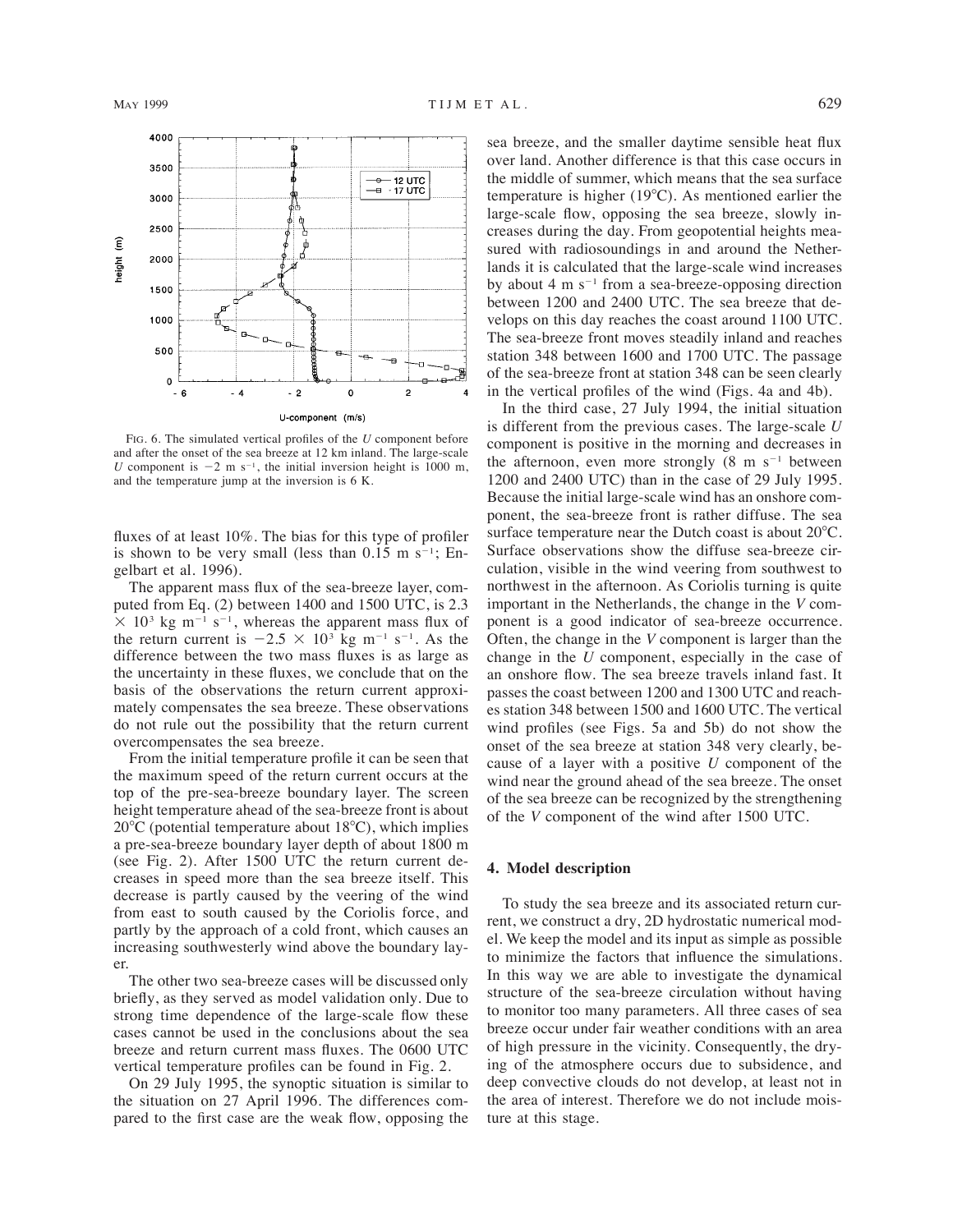

FIG. 7. The surface observations of the temperature and the wind components at station 210 (a) and (b) and station 260 (c) and (d) on 27 April 1996.

# *a. Basics*

Taking the *x* axis perpendicular to the coast and neglecting all derivatives in the *y* direction we obtain the following governing equations for a dry atmosphere:

$$
\frac{\partial u}{\partial t} + u \frac{\partial u}{\partial x} + w \frac{\partial u}{\partial z} = -\frac{1}{\rho} \frac{\partial p'}{\partial x} + f(v - v_g) \n- \frac{\partial}{\partial z} (\overline{u'w'}),
$$
\n(3)

$$
\frac{\partial v}{\partial t} + u \frac{\partial v}{\partial x} + w \frac{\partial v}{\partial z} = -f(u - u_g) - \frac{\partial}{\partial z} (\overline{v'w'}), \quad (4)
$$

$$
\frac{\partial \rho u}{\partial x} + \frac{\partial \rho w}{\partial z} = 0, \tag{5}
$$

$$
\frac{\partial \theta}{\partial t} + u \frac{\partial \theta}{\partial x} + w \frac{\partial \theta}{\partial z} = -\frac{\partial}{\partial x} (\overline{u' \theta'}) - \frac{\partial}{\partial z} (\overline{w' \theta'}), \quad (6)
$$

$$
\frac{\partial p}{\partial z} = -\rho g \quad \text{with } \rho = \frac{p}{RT}.\tag{7}
$$

Here,  $u$ ,  $v$ , and  $w$  are the three wind components in the *x*, *y*, and *z* direction, respectively;  $\theta$  is the potential temperature; *T* is the temperature;  $\rho$  is the density; *R* is the gas constant for dry air; *f* the Coriolis parameter; *g* the gravity force; *p*' is the pressure perturbation  $[p'(z, t) = p(z, t) - p(z, 0)]$  calculated with the hydro-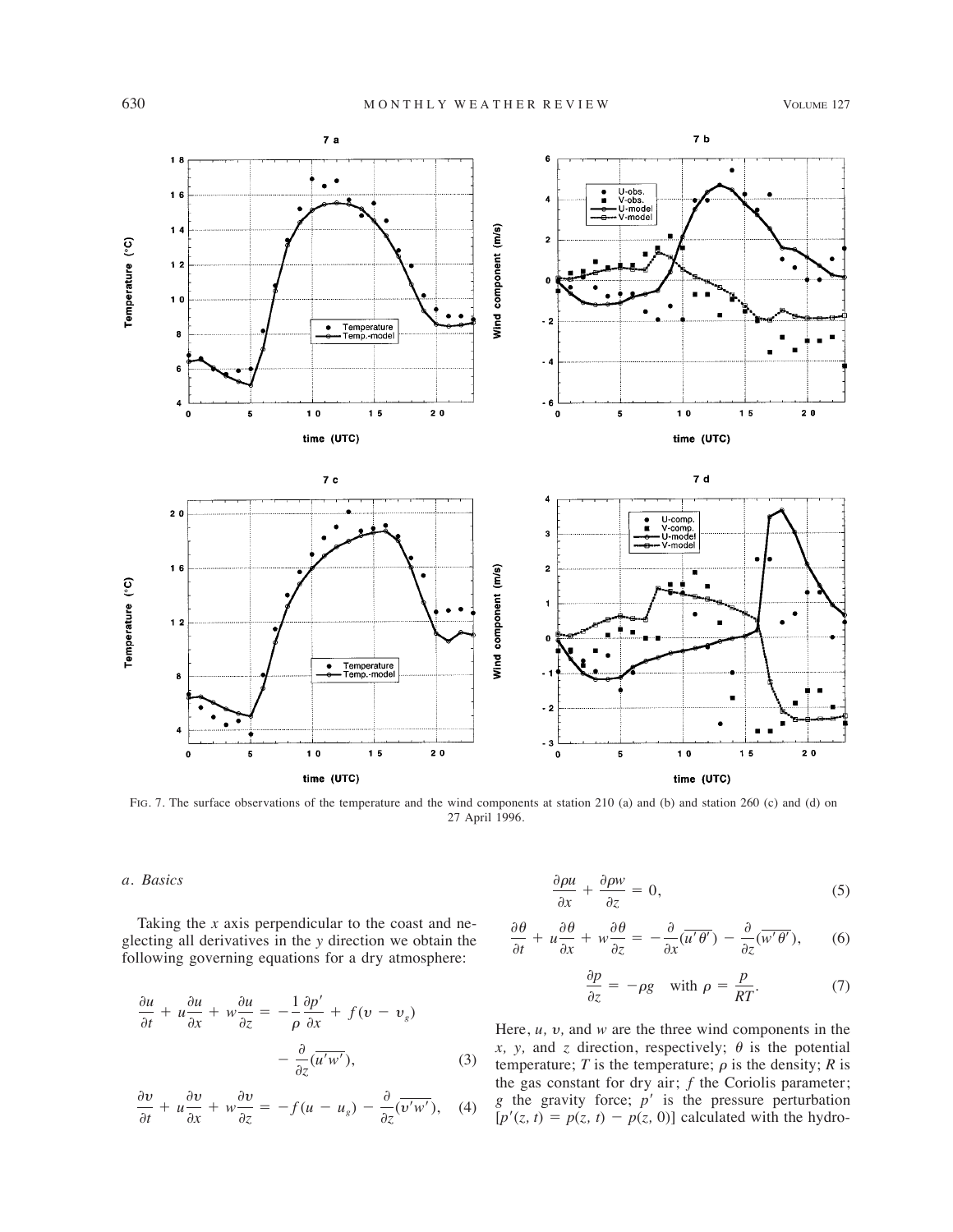



FIG. 8. The vertical profiles of the *U* component (a) and *V* component (b) simulated with the model on 27 April 1996.

static equation from the model top downward [see Eq. (7)]; and  $u_{\nu}$  and  $v_{\nu}$  are the large-scale geostrophic components of the wind. The pressure is split into a largescale part represented by  $fu_a$  and  $fv_a$  and a perturbation (calculated hydrostatically) caused by the differential heating. The last terms in Eqs. (3) and (4) are the vertical turbulent momentum fluxes, whereas the last term in Eq. (6) is the vertical turbulent sensible heat flux. These cannot be calculated directly from the values on the model grid but must be parameterized. The vertical component of the wind is calculated from the 2D continuity equation [Eq. (5)].

To parameterize the turbulent sensible heat flux we use a nonlocal diffusion scheme, which is described in detail in Holtslag and Boville (1993). This scheme includes a nonlocal transport term, which reflects the mixing of the largest and strongest eddies. In the calculation of the potential temperature the nonlocal transport term is historically known as the countergradient term. The formulation for the turbulent momentum fluxes takes the form of a K formulation. For more details of these parameterizations and the handling of the horizontal diffusion we refer to the appendix.

On the landward side of the coast the turbulent sensible heat flux is prescribed during the daytime. The total surface sensible heat flux is estimated from the temperature profile at De Bilt at 0600 GMT and the maximum temperature of a few stations farther inland. This amount of heat is added to the air over land in the model during the daytime with a zero flux at sunrise plus 1 h and sunset minus 1 h. In between these hours we apply positive values with a sinelike time dependence. At night the sensible heat flux is parameterized. For a comprehensive description of this parameterization we refer to Van Ulden and Holtslag (1985). The sea surface temperature is kept constant during the integration period.

## *b. Numerics and inputs*

The primitive equations are solved on a staggered model grid. The model domain consists of an inner model domain that has a constant gridpoint distance and two boundary domains in which the grid distance increases toward the lateral boundaries. The inner model domain extends from 60 km out to sea to 90 km inland (see Fig. 1). With a horizontal grid spacing of 3 km, this means that we have 51 grid points in the horizontal direction in the inner model domain. The grid distance between the outmost 10 points in the horizontal direction is doubled after every point. This procedure puts the lateral boundaries far (more than 3000 km) away from the inner grid points. This prevents boundary reflections from interfering with the solution on the points of interest in the center of the model domain. Therefore the total number of horizontal grid points is 71. As lateral boundary condition we impose fixed horizontal gradients.

In the vertical direction, there are 25 grid points. In most cases the sea breeze reaches a maximum height of about 500 m. The steepest gradients in the temperature and the wind are usually found near the ground or in the lowest few hundred meters of the atmosphere. Therefore, the model has a better resolution close to the ground in the area where the sea breeze occurs, that is, up to a height of about 1500 m. The model resolution decreases from 50 m above the surface layer to about 200 m at a height of 2000 m. The model top lies at a height of about 6100 m, well above the maximum vertical extent of the sea breeze and the accompanying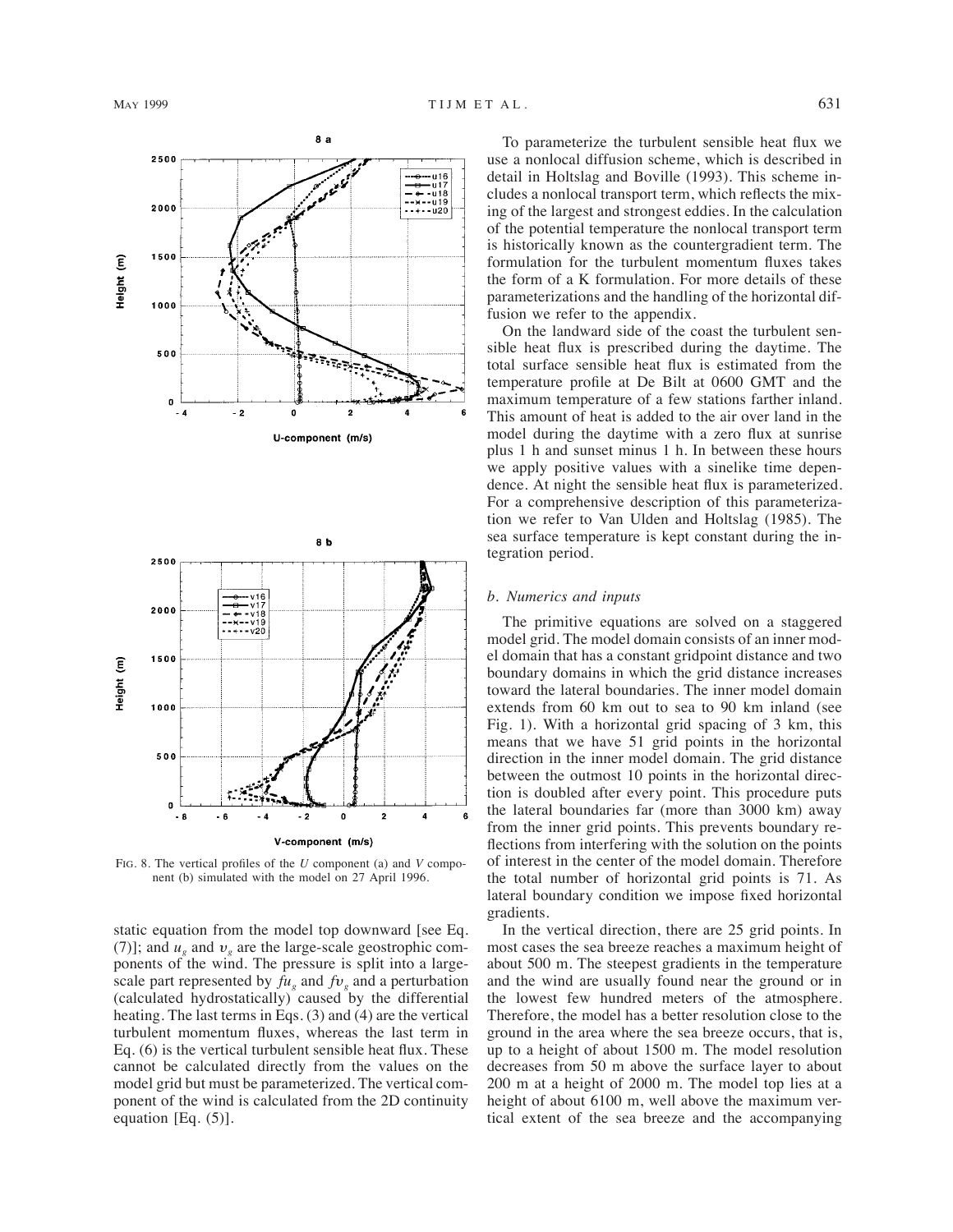

FIG. 9. The surface observations and simulation of the temperature and the wind components at station 210 [(a) and (b)] and station 348 [(c) and (d)] on 29 July 1995.

return current. At the model top we impose a fixed pressure and fixed vertical gradients for all the other parameters.

We use a semi-implicit scheme with an upstream scheme for the advection terms. Because of the small time step of 25–50 s, the upstream advection scheme works well. The diffusive character enhances the computational stability and it prevents over- and undershooting near steep temperature gradients. To warrant computational stability, the vertical diffusion is calculated in smaller time steps, which satisfy the standard nonlinear stability criterion when necessary. To ensure stability, we also introduce horizontal diffusion in our model (see the appendix).

To initialize the model, we use the temperature and wind profiles obtained at De Bilt (see Fig. 2) at 0600

UTC. The initial grid values for temperature, pressure, and momentum are calculated from the observed profiles by linear interpolation. The entire model domain is initialized horizontally homogeneous with the vertical profiles obtained in this way.

It is possible to account for changing large-scale meteorological conditions. If the large-scale wind changes significantly during the integration period, which can be seen from the profiles of the wind measured at De Bilt and calculated from the geopotential heights measured at a number of stations in and surrounding the Netherlands, we alter the large-scale components of the wind gradually at all model points by an amount that corresponds to these profiles. By doing so, the largescale wind remains horizontally homogeneous.

As this study concentrates on the vertically integrated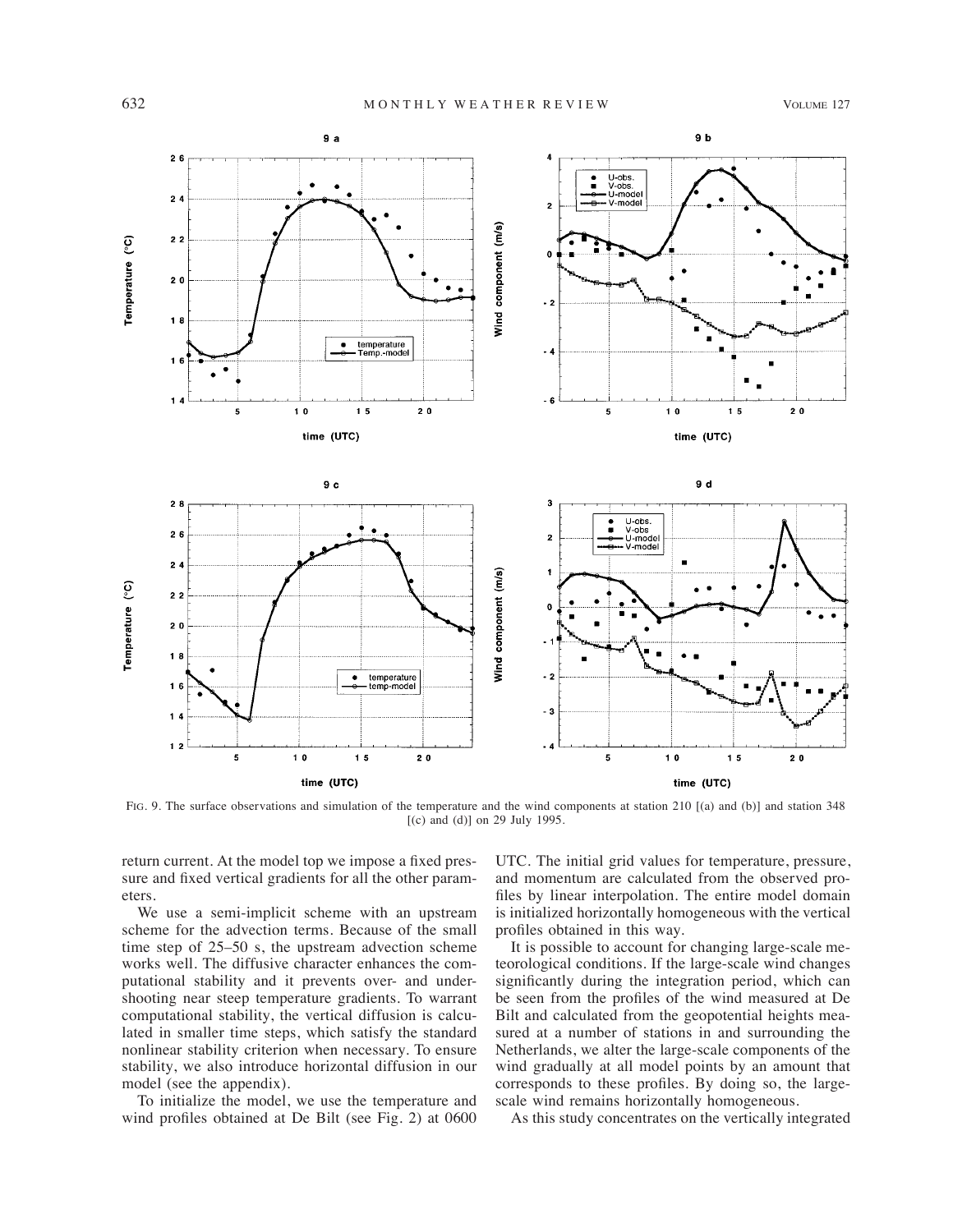



FIG. 10. The vertical profiles of the *U* component (a) and *V* component (b) simulated with the model on 29 July 1995.

mass fluxes it is important to know if the mass fluxes are properly simulated. To gain confidence in the model we have made a control run starting from rest. The integrated vertical profiles of the wind show that the amount of mass moving in one direction is compensated by the same amount of mass moving in the other direction at all model points. Therefore the vertically integrated horizontal mass flux is zero and mass is conserved. This can also be illustrated by taking vertical profiles of the *U* component of the wind before and after the onset of the sea breeze from one of the runs of the sensitivity study we will perform in section 6 (see Fig. 6). It clearly shows the return current with a larger mass flux than the sea breeze. This is compensated by a landward-directed flow above the return current layer, which can be named ''return–return current.''

## **5. Model results**

We have used the model described in the previous section to simulate the cases described in section 3. Because we are most interested in the vertical structure of the sea breeze and the accompanying return current, we will focus on this aspect when comparing the model simulations with the observations. Note that typically events near the surface are reproduced quite well (see Figs. 7a–d, 9a–d, and 11a–d). The largest deviations that occur are about  $2^{\circ}$ C for the 2-m temperature, 2 m  $s^{-1}$  for the 10-m wind components, and about 2 h for the time of onset of the sea breeze at station 348. However, most of the time the deviations are smaller than the values mentioned above.

The simulated vertical profiles of the wind components of the case of 27 April 1996 compare well with the observed profiles (cf. Figs. 8a and 8b with Figs. 3a and 3b). The simulated sea breeze is  $2 \text{ m s}^{-1}$  too strong at a height of 100 m with a sea-breeze layer that is too shallow. The decrease in time of the *V* component in the sea-breeze layer as well as the increase above the sea-breeze layer is simulated correct qualitatively.

The simulated *U* component of the wind in the return current is too weak, although the profile has the same shape as observed. The simulated mass fluxes, which are computed by comparing the vertical profiles of the *U* component before and after the onset of the sea breeze [see Eq. (2)], also compare well with the observations. The simulated mass flux in the sea-breeze layer at station 348 (1500–1700 UTC) is  $2.4 \times 10^{3}$  kg m<sup>-1</sup> s<sup>-1</sup> against  $2.3 \times 10^{3}$  kg m<sup>-1</sup> s<sup>-1</sup> observed. The simulated mass flux in the return current layer  $(-2.5 \times 10^3 \text{ kg m}^{-1} \text{ s}^{-1})$ is in accordance with the observations. An important conclusion from this case is that the mass flux of the return current is about 5% larger than that of the seabreeze layer in the simulation, whereas this effect is not ruled out by the observations. The simulated overcompensation is larger than the error in the calculation of this overcompensation (about 1%), which enhances the confidence in the simulated overcompensation and the possibility that this is a real physical phenomenon.

As we use the second and third sea-breeze cases only to validate the model, these cases will be discussed only briefly. The observed and simulated wind profiles at station 348 in the second case (29 July 1995) compare well (cf. Figs. 10a and 10b with Fig. 4a and 4b). The simulated sea breeze has its maximum strength at the same height as observed, but it is  $1 \text{ m s}^{-1}$  stronger. The depth of the simulated sea-breeze layer is as observed. The simulated return current reaches a maximum strength of  $-3.5$  m s<sup>-1</sup> at the same height as observed,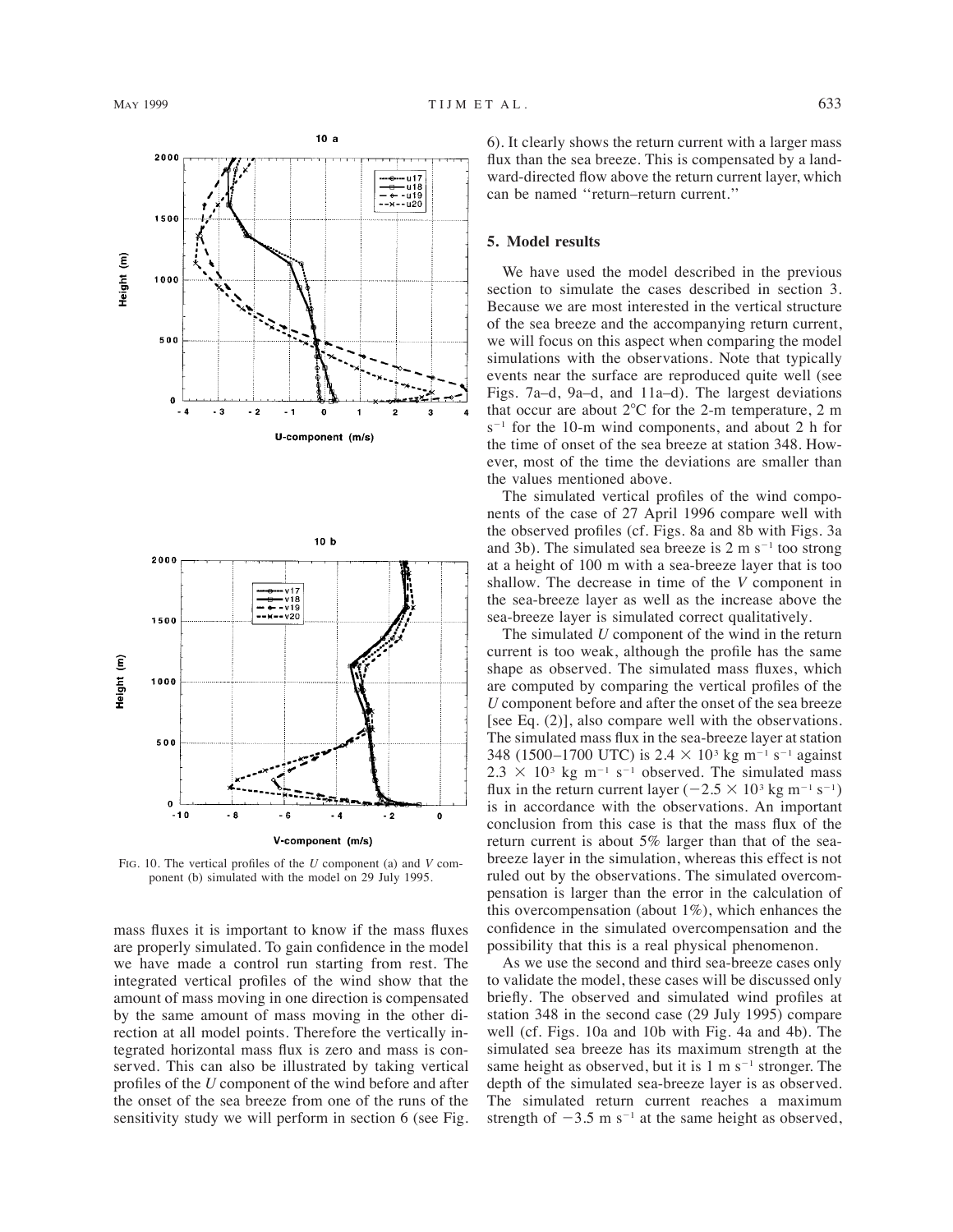

FIG. 11. The surface observations and simulation of the temperature and the wind components at station 210 [(a) and (b)] and station 348 [(c) and (d)] on 27 July 1994.

but it is  $0.5$  m s<sup>-1</sup> weaker than the observed maximum strength.

In the simulation of the third case, 27 July 1994, the maximum observed *U* component in the sea-breeze layer at station 348 is about 1 m  $s^{-1}$  larger than simulated (cf. Figs. 12a and 12b with Figs. 5a and 5b). The deviations in the *V* component are larger by up to  $3 \text{ m s}^{-1}$ in the sea-breeze layer. The depth of the sea-breeze layer is between 300 and 400 m in the observations and about 500 m in the simulation. The shape and strength of the simulated and observed return current are similar.

# **6. Understanding the return current**

In the ideal case of 27 April 1996, with no change in the large-scale conditions, the observed return current mass flux approximately equals the sea-breeze mass flux, whereas the simulated mass flux of the return current is 5% larger than that of the sea breeze.

Because the observed relative mass fluxes compare well with the simulations, it is justified to look at the simulation to try and find an explanation for the excess of the return current mass flux. With the convergence at the sea-breeze front, relatively cool air is transported upward, whereas subsidence behind the sea-breeze front transports relatively warm air downward. From different model runs it is clear that this results in a differential heating of the air in the layer of the return current. The unperturbed return current, that is, the return current that compensates the sea breeze, is caused by continuity. The pressure gradients caused by the updrafts near the sea-breeze front and the subsidence behind the sea-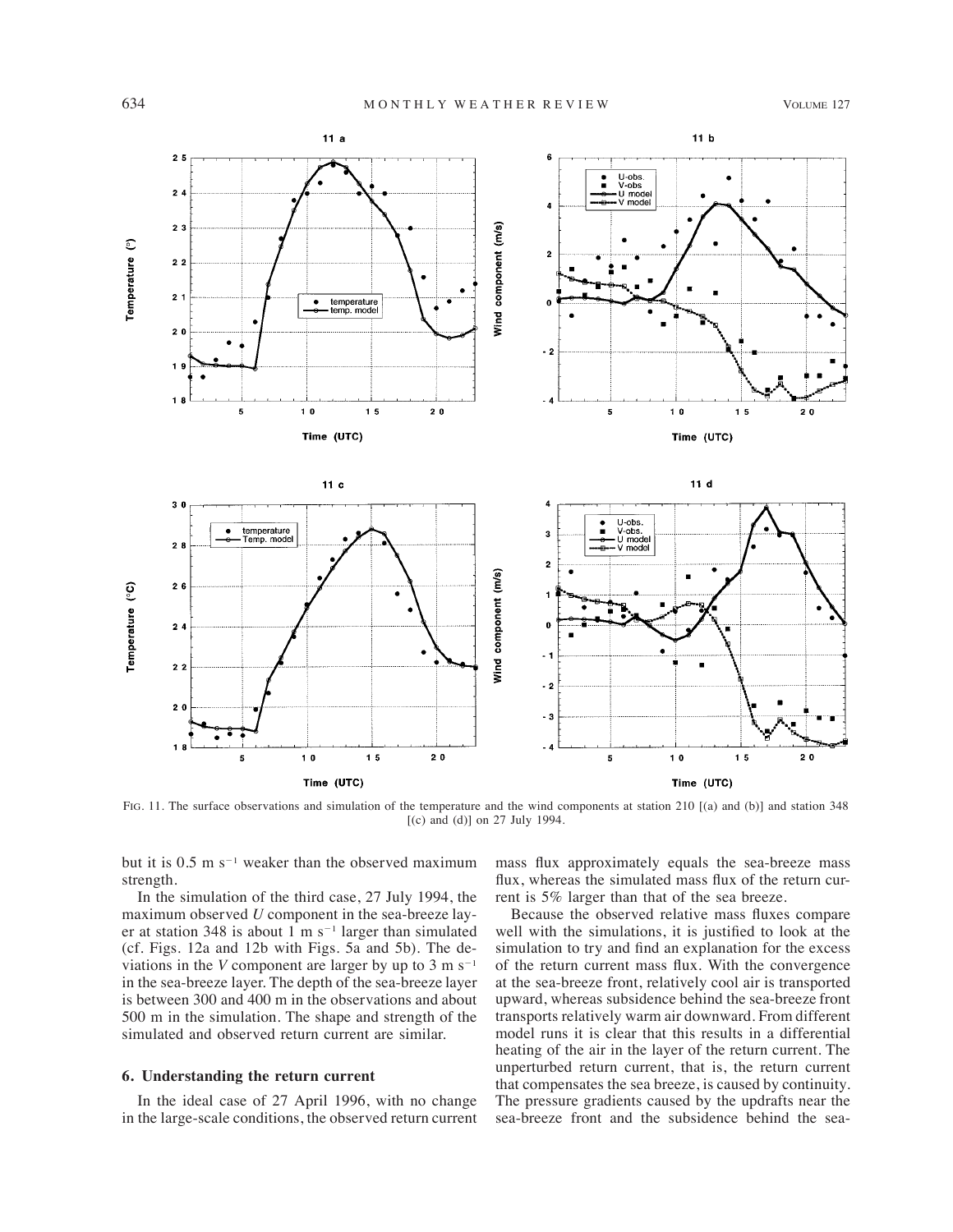





FIG. 12. The vertical profiles of the *U* component (a) and *V* component (b) simulated with the model on 27 July 1994.

breeze front can enhance the return current to a level where it exceeds the sea breeze.

When looking at the mass fluxes and keeping in mind that the two-dimensional continuity equation has to be satisfied, one could ask, Where does the extra air in the return current go or come from? In the observations there is no evidence of a compensation for this effect, because the measurements were only available up to 2500 m, the depth of the sea-breeze circulation. However, the simulations show that above the return current there is a layer with a deviation from the large-scale wind in the direction of the sea breeze (see Fig. 6). This

FIG. 13. The simulated vertical profiles of the temperature between 1100 and 1500 UTC, 12 km inland from the coast, with an initial vertical potential temperature gradient of  $5 K km^{-1}$  and a vertical wind gradient of  $-5$  m s<sup>-1</sup> km<sup>-1</sup>.

is a very weak effect, with the deviation of the wind from the large-scale wind being about  $0.5 \text{ m s}^{-1}$ . It will probably be very difficult to find conclusive evidence of this effect in observations.

To try and find evidence of the heating of the air in the return current layer, we perform an experiment in which we assume an initial atmosphere with a potential temperature that increases with  $5 K km^{-1}$  in the vertical direction and a large-scale *U* component decreasing linearly from 0 m s<sup>-1</sup> at the surface to  $-10$  m s<sup>-1</sup> at a



FIG. 14. Conceptual plot of the initial conditions in the sensitivity study. The initial height of the boundary layer is  $h_0$ , the initial temperature jump is  $\Delta\theta$ , and the initial depth of the inversion is  $\Delta h$ .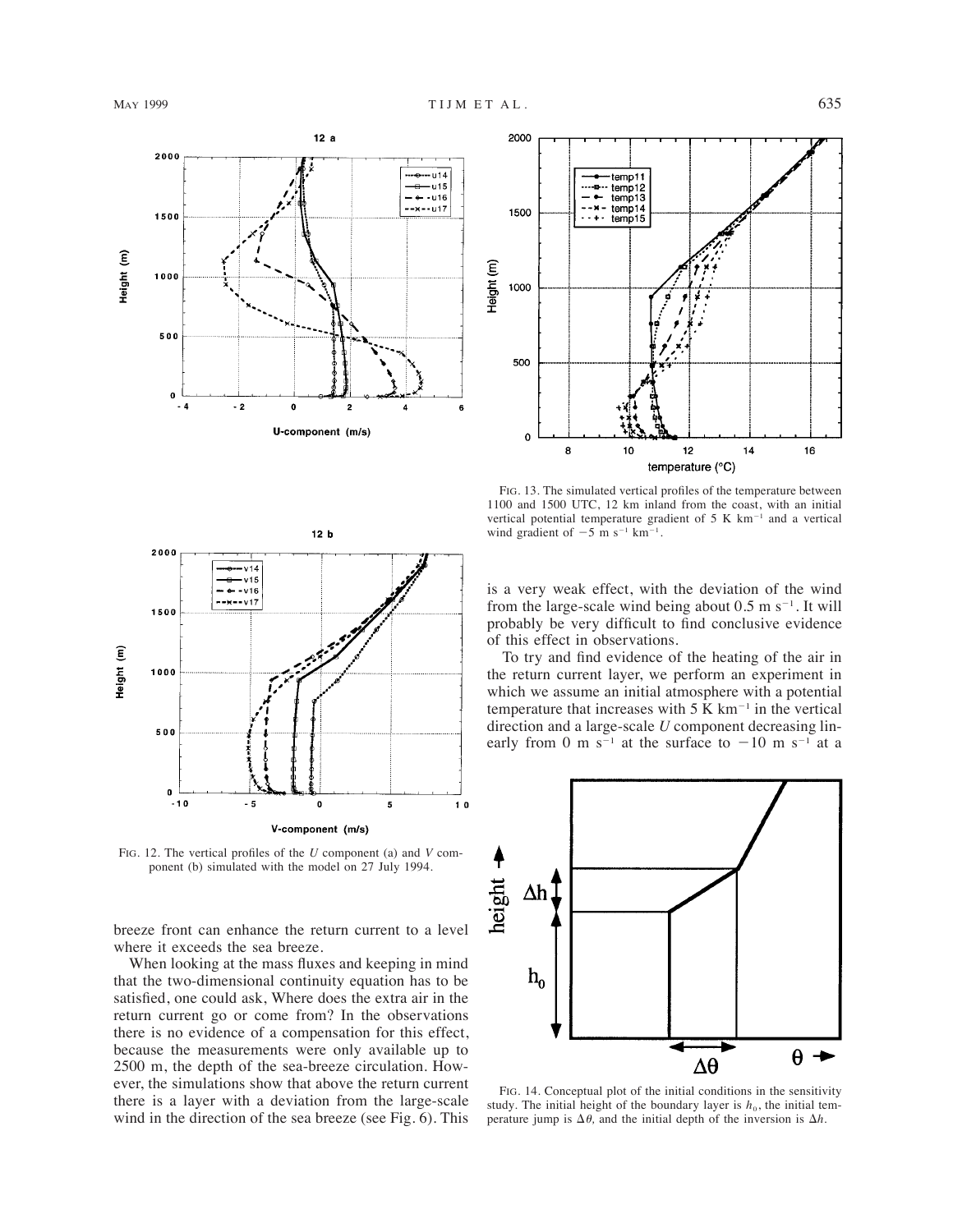

FIG. 15. The 2D wind field minus the large-scale flow (*w* multiplied by 50) together with the potential temperature distribution (a) (contour interval  $^{\circ}$ C) and the pressure perturbation from the horizontal average pressure (b) (contour interval 5 Pa) at 1600 UTC for the case with an initial boundary layer height,  $h_0$ , of 1000 m, and an initial inversion strength,  $\Delta\theta$ , of 10 K.

height of 2000 m. Figure 13 displays the temperature profiles from 1100 to 1500 UTC at a model point over land that lies 12 km from the coast. The sea breeze reaches this point between 1100 and 1200 UTC. After the onset of the sea breeze the temperature slowly drops at the surface and in the sea-breeze layer. The boundary layer height drops from about 1000 m before the onset of the sea breeze to about 280 m at 1300 UTC and 200 m at 1500 UTC. Above the sea-breeze layer the temperature increases. This increase cannot be caused by sensible heating from the surface upward because the (internal) boundary layer is too shallow. The increasing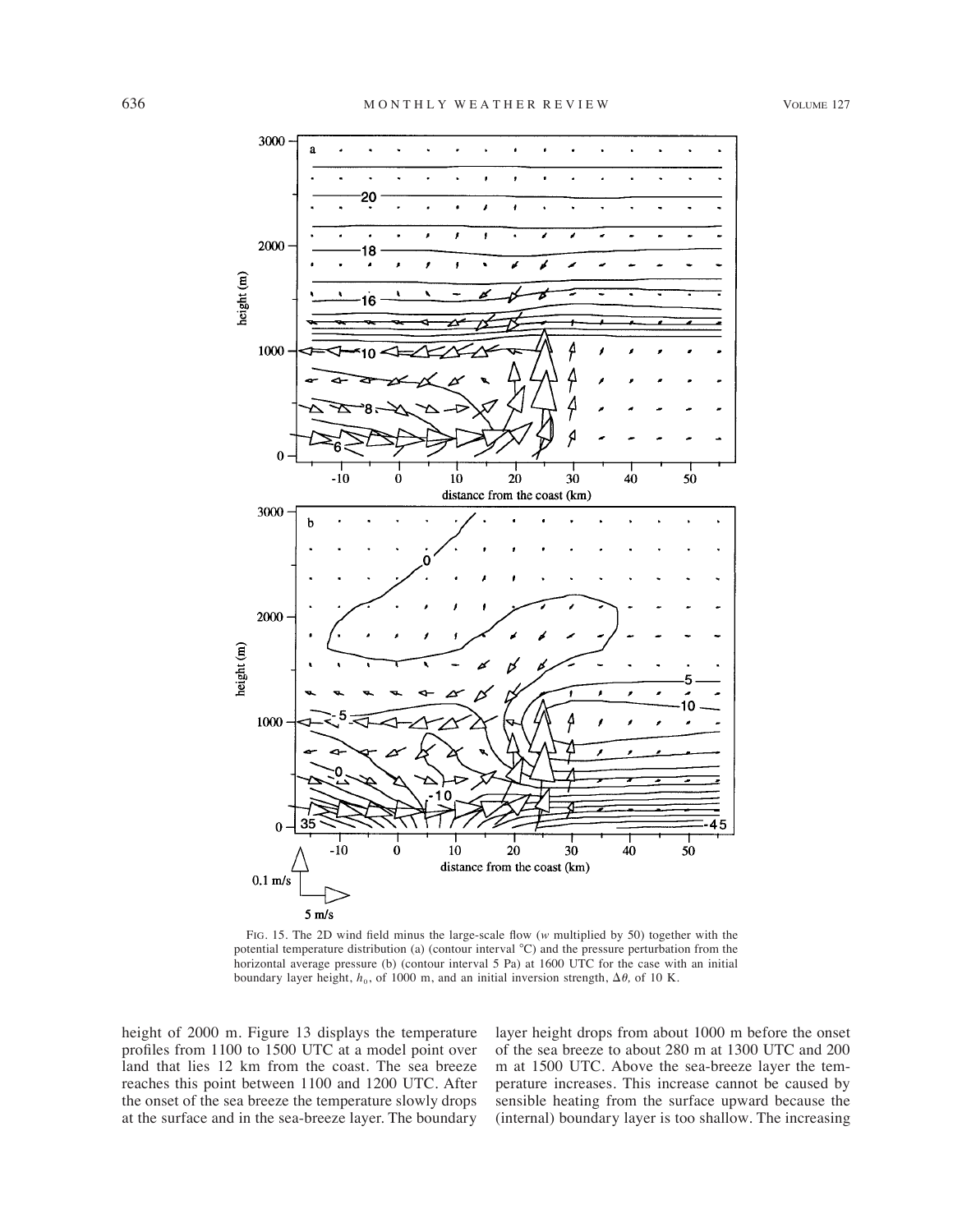![](_page_12_Figure_3.jpeg)

FIG. 16. The sea-breeze mass flux (a) (contour interval 300 kg s<sup>-1</sup>), the return current mass flux (b) (contour interval 300 kg s<sup>-1</sup>), and the absolute ratio of the return current mass flux and the sea-breeze mass flux (c) (contour interval 5%) for an initial boundary layer height  $(h_0)$  ranging from 500–1500 m and an initial inversion strength  $(\Delta \theta)$  ranging from 2 to 14 K. The black square in (c) represents the conditions on 27 April 1996.

temperature must therefore be the result of downward advection of warm air.

The simulations discussed above suggest that the amount of overcompensation by the return current depends upon the vertical advection of warm air and upon the boundary layer height. Therefore we investigate the sea-breeze circulation in the model as a function of the initial depth of the boundary layer  $(h_0, \text{see Fig. 14})$  and the initial strength of the inversion  $(\Delta \theta, 0600 \text{ UTC})$ . Above the inversion the potential temperature increases with  $3.5 \text{ K km}^{-1}$ . In all runs we keep the large-scale wind at  $-2$  m s<sup>-1</sup> and the daytime average sensible heat flux at the surface at  $127 \text{ W m}^{-2}$  with a maximum value of 200 W  $m^{-2}$  at 1200 UTC, whereas the inversion has a fixed initial depth of 250 m  $(\Delta h)$ .

To clarify the mechanism that initiates and enhances the return current, we have plotted some 2D fields from one of the model runs of the sensitivity study. Figures 15a and 15b show the 2D wind field minus the largescale flow of  $-2$  m s<sup>-1</sup> at 1600 UTC together with the potential temperature distribution (a) and the pressure perturbation from the horizontal averaged pressure (b). The initial boundary layer depth over land is 1000 m and the initial inversion strength is 10 K. The wind field shows the sea-breeze circulation with the sea-breeze front positioned between 20 and 30 km inland. The strongest positive vertical wind speed is located near the front at a height of 750 m, and the region with the strongest subsidence is located behind the sea-breeze front near the bottom of the inversion at a height of 1250 m.

The vertical motions have an important impact upon the temperature field. On the landward side of the seabreeze front the isentropes are raised at the top of the boundary layer. Behind the sea-breeze front, in the region of the strongest subsidence, the opposite is the case. Due to this, a positive pressure perturbation develops at the top of the boundary layer on the landward side of the sea-breeze front (see Fig. 15b). The subsidence behind the sea-breeze front causes a negative pressure perturbation. The resulting pressure gradient enhances the return current. The pressure perturbation gradient that causes the enhancement of the return current will be a function of the warming behind and the cooling in advance of the sea-breeze front, which in turn will be a function of the vertical temperature distribution and the strength of the vertical motions near the sea-breeze front.

Above the return current, between 0 and 20 km inland and at a height of about 2000 m, positive vertical velocities are observed (see Fig. 15a). These cause a slight cooling of this layer, resulting in a small positive pressure perturbation. The resulting weak pressure gradient causes a weak relative flow in the direction of the sea breeze, referred to as the return–return current.

The results of the sensitivity experiment show that the mass flux of the sea breeze increases with increasing boundary layer depth (see Fig. 16a). The increase of the sea-breeze mass flux with decreasing initial inversion strength is associated with the clearing of the inversion when it is very weak. When the inversion is cleared, the boundary layer increases more in depth than when the inversion is not cleared, resulting in a deeper seabreeze layer and a larger mass flux of the sea breeze. The return current shows a similar behavior (see Fig. 16b). However, for the major part of the range of initial conditions the return current mass flux is about 300 kg  $m^{-1}$  s<sup>-1</sup> larger than the sea-breeze mass flux.

The ratio of the mass flux of the return current and the mass flux of the sea breeze is plotted in Fig. 16c. We note that when the inversion above the boundary layer is strong enough, the mass flux of the return current is larger than that of the sea breeze. The largest relative difference occurs for a shallow boundary layer and an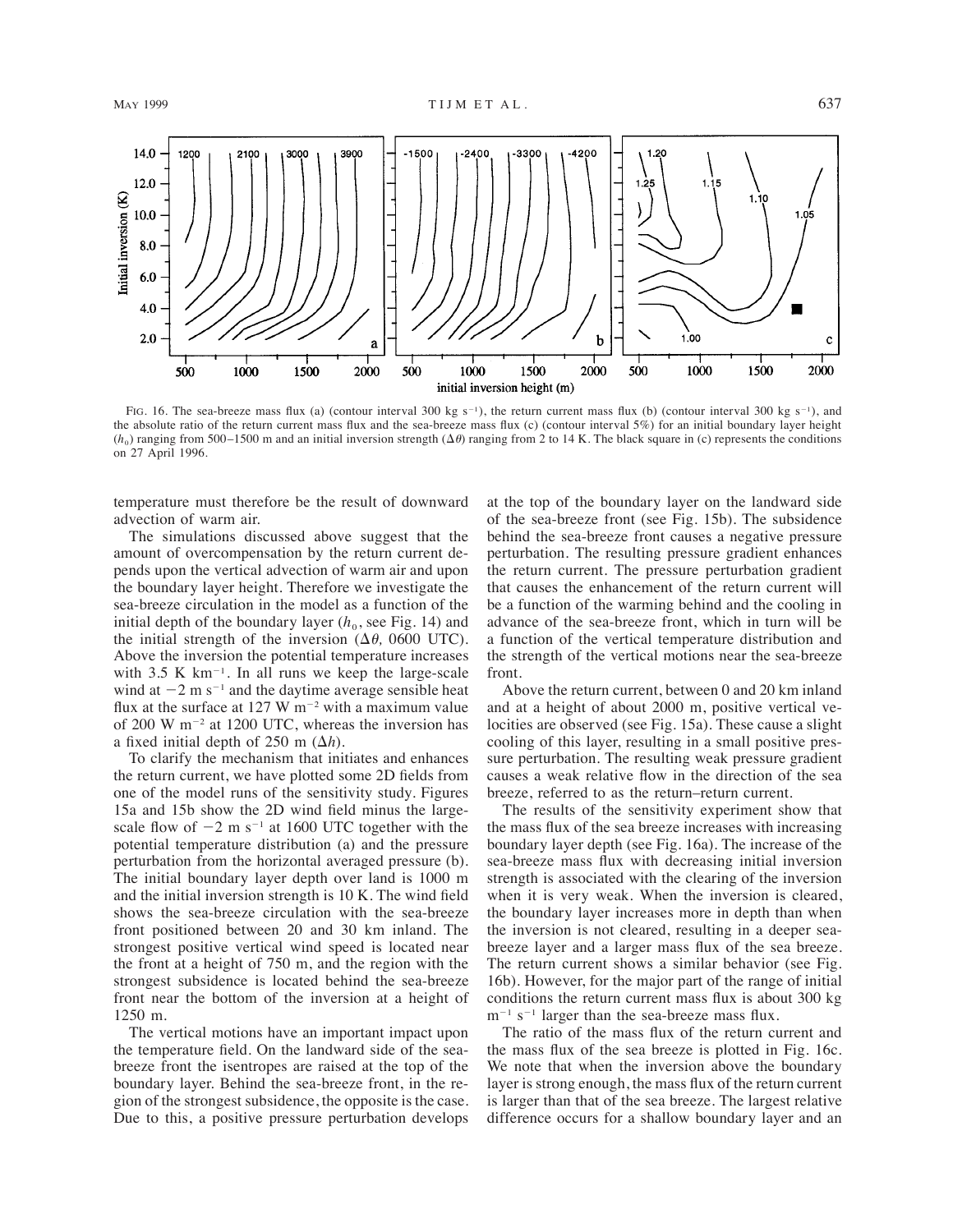inversion strength of about  $10^{\circ}$ C. With a deeper boundary layer the relative difference becomes smaller, but the absolute difference (sea-breeze mass flux minus return current mass flux) remains the same.

The ratio between the return current mass flux and the sea-breeze mass flux is less than one in the case of a weak initial inversion and a relatively shallow boundary layer. In these cases the inversion is cleared before the sea breeze arrives at the model point used in the sensitivity study. Above the initial inversion the air is also stable, but the vertical potential temperature gradient is smaller. This means that the warming of the air behind the sea-breeze front by subsidence is less than in the case of a strong inversion that is intact at the moment of passage of the sea-breeze front. This results in smaller pressure perturbations in the return current layer and a weaker return current.

In the case of 27 April 1996, the return current mass flux approximately compensates the sea-breeze mass flux. These observations do not rule out the possibility of a return current overcompensation, which is 5% in the simulation of this day. As the pre-sea-breeze boundary layer has a depth of about 1800 m and the inversion has a strength of 6 K (700 m)<sup>-1</sup>  $\sim$  2 K (250 m)<sup>-1</sup>, this possible overcompensation can be compared with the values found in the sensitivity study (black square in Fig. 16c). The square has been plotted at the initial inversion of 4 K (and not at 2 K) because in the sensitivity study the inversion has weakened by about 2 K at the moment of passage of the sea-breeze front whereas it is intact in the observations. According to the sensitivity study, the return current has an overcompensation of 4%, which agrees with the simulation of this case.

As the simulated mass flux in one direction must be compensated by the same mass flux in the other direction, the overcompensation by the return current must be compensated by a flow in the direction of the sea breeze above the return current. In all simulations with a larger return current mass flux, this compensating flow can be found. The mass flux of this return–return current entirely compensates the overcompensation of the return current.

The return–return current can be found in other simulations of the sea breeze [i.e., see Fig. 6 left, Mahrer and Pielke (1977); Fig. 3, Physick (1980); and more recently, Fig. 1, Sha et al. (1993); Fig. 8, Lu and Turco (1994); and Fig. 4 and 5 in Koo and Reible (1995b)]. It is probably due to the weak nature of the return– return current and the attention that was focused on the sea breeze itself that it has not received attention before.

### **7. Conclusions**

All three sea-breeze cases presented in this study produce return currents. In two of the cases the apparent return current mass flux is much larger than that of the sea breeze. This effect is caused by the strengthening in time of the opposing large-scale flow, which produces large errors in the calculation of the mass fluxes. In the case of 27 April 1996, the large-scale flow, is rather weak and constant in time. In this case, the observed return current mass flux approximately equals the observed sea-breeze mass flux, whereas the simulated return current mass flux is larger than the simulated mass flux of the sea breeze.

Although we use a fairly simple model, the simulations of the three sea-breeze cases are qualitatively in accordance with the observations, not only for the sea breeze itself, but also for the accompanying return current.

A sensitivity study of the return current with the numerical model shows that the return current mass flux is larger than the sea-breeze mass flux, when the vertical potential temperature gradient above the pre-sea-breeze boundary layer is larger than the initially imposed vertical potential temperature gradient above the inversion. When the inversion is cleared, the prefrontal cooling and the warming behind the front by vertical advection of heat is too small to cause pressure perturbations at the return current level that enhance the return current.

The maximum relative overcompensation is about 30% in the case of a shallow initial boundary layer and a strong initial inversion. The relative importance of the overcompensation decreases with increasing boundary layer depth.

The overcompensation by the return current is compensated by a return–return current. As this return–return current is very weak and often lies above 2000 m it will be very difficult to find it in observations.

*Acknowledgments.* The observations used in this study were kindly provided by the Royal Netherlands Meteorological Institute (KNMI). We would especially like to thank Henk Klein Baltink for providing the measurements made with the wind profiler at Cabauw, and Gerard van der Vliet for providing the observations made at the 200-m meteorological tower at Cabauw. Dr. Peter Bechtold and three unknown referees are acknowledged for critically reading the manuscript and their useful comments.

#### APPENDIX

### **Boundary Layer Fluxes**

### *a. Parameterization of the sensible heat flux*

To parameterize the sensible heat flux we use a nonlocal diffusion scheme, which is described in detail in Holtslag and Boville (1993) and Holtslag et al. (1995). The flux of sensible heat is described by

$$
(\overline{w'\theta'}) = -K_{\theta} \left(\frac{\partial \theta}{\partial z} - \gamma_{\theta}\right). \tag{A1}
$$

In Eq. (A1),  $K_{\theta}$  is the eddy diffusivity for the potential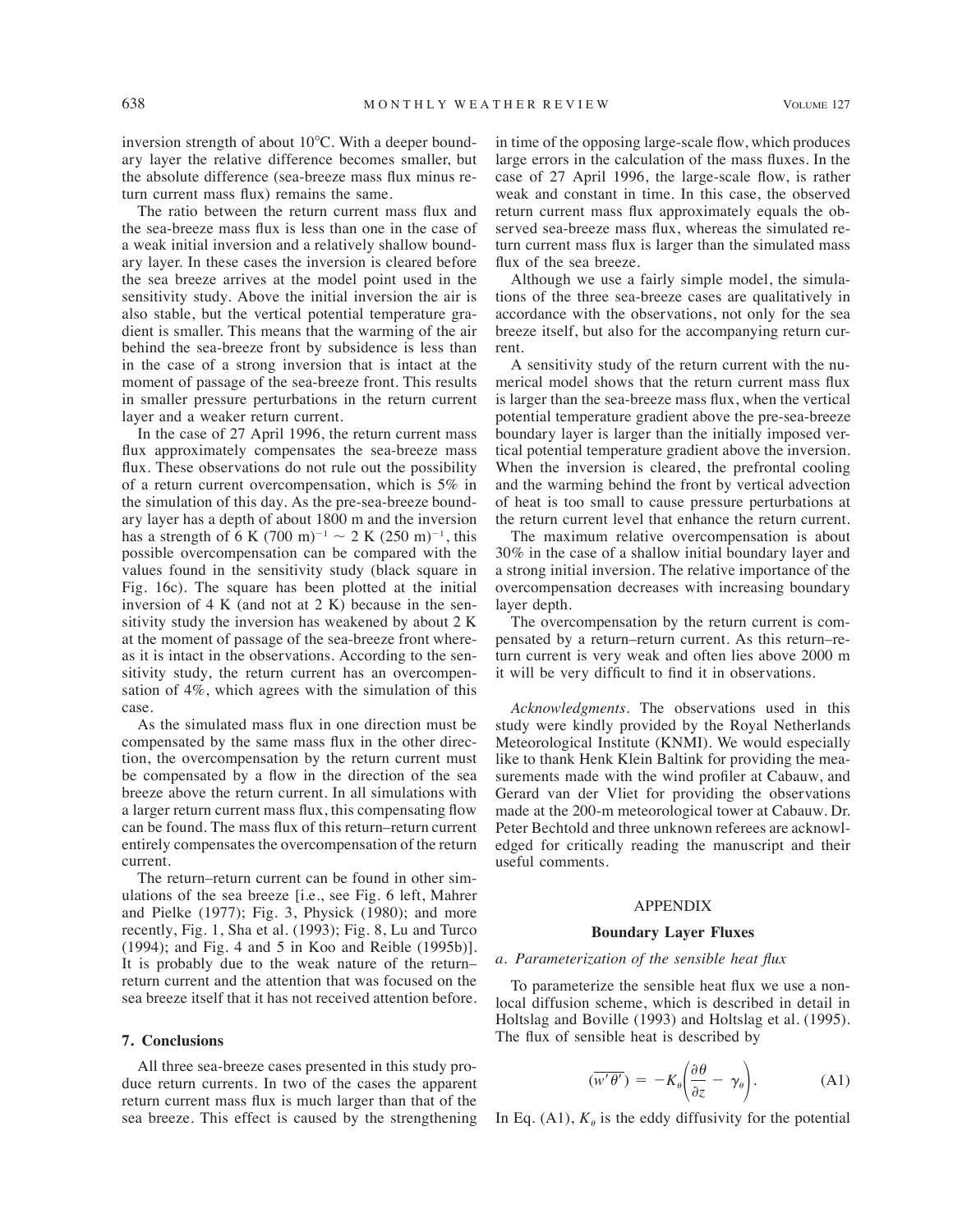temperature,  $(\partial \theta / \partial z)$  is the local potential temperature gradient, and  $\gamma_{\theta}$  is the countergradient term. The eddy diffusivity  $K_{\theta}$  is given by

$$
K_{\theta} = k w_{\iota} z \left( 1 - \frac{z}{h} \right)^2, \tag{A2}
$$

where *k* is the von Kármán constant (=0.4),  $w_t$  is the turbulent velocity scale for mixing of passive scalars, *z* is the height, and *h* is the height of the boundary layer. The countergradient term in Eq. (A1) is given by

$$
\gamma_{\theta} = a \frac{w_{*}(\overline{w'\theta'})_{s}}{w_{m}^{2}h},
$$
 (A3)

where  $(\overline{w' \theta'})$ <sub>s</sub> is the sensible heat flux at the surface,  $w_m$  is the turbulent velocity scale for the mixing of momentum, *a* is a constant ( $= 7.2$ ), and  $w_*$  is the convective velocity scale that represents the strength of the eddies as a function of the sensible heat flux at the surface. When the surface sensible heat flux is negative,  $\gamma_{\theta}$  is set to zero (stable conditions).

The eddy diffusion coefficient [Eq. (A2)] and the countergradient term [Eq. (A3)] are a function of the boundary layer height. The boundary layer height, the height reached by the most powerful eddies, is calculated iteratively from

$$
h - z_1 = \frac{\text{Ri}_{\text{cr}}[(u_h - u_1)^2 + (v_h - v_1)^2]}{(g/\theta_s)(\theta_h - \theta_s)}, \quad (A4)
$$

where  $\text{Ri}_{\text{cr}}$  is the critical Richardson number [=0.25, taken from Holtslag et al. (1995)]. All values with the subscript *h* are calculated at the boundary layer height, all values with the subscript 1 are taken at the lowest model level, and all values with the subscript *s* are surface values.

Because the diffusion scheme described above is valid only in the boundary layer, a second diffusion scheme is used to calculate diffusion above the boundary layer. This is a local diffusion scheme that uses the normal K parameterization (see Holtslag and Boville 1993). In this scheme  $K_{\theta}$  is defined by

$$
K_{\theta} = l_{\theta}^2 SF_{\theta}(\text{Ri}).\tag{A5}
$$

In Eq. (A5)  $l_{\theta}$  is a mixing length scale, *S* is the vertical wind shear, and  $F_{\theta}(\text{Ri})$  is a function of the gradient Richardson number (see Holtslag and Boville 1993). The function  $F_{\theta}(\text{Ri})$  becomes very small for Richardson numbers larger than 1. This causes the vertical turbulent mixing of heat to become almost zero if Ri is larger than 1. As a result there is too strong cooling near the surface, which in turn increases stability and thereby the Richardson number. To prevent this from occurring, the function is cut off at its minimum, which is achieved for Richardson numbers larger than 1. The length scale  $l_{\theta}$  is given by

$$
\frac{1}{l_{\theta}} = \frac{1}{kz} + \frac{1}{\lambda_{\theta}},\tag{A6}
$$

where  $k$  is the von Kármán constant,  $\zeta$  is the height, and  $\lambda_{\theta}$  is an asymptotic length scale (approaching 30 m asymptotically above the boundary layer).

Eddy diffusivities according to Eqs. (A2) and (A5) are both calculated in the boundary layer. The larger one is used to calculate the fluxes. In this way a smooth transition between the calculation of the fluxes in and above the boundary layer is created and instabilities caused by sharp steps are avoided, especially at the top of the boundary layer and at the transition from a deep daytime boundary layer toward a shallow nighttime one.

Above the land the sensible heat flux is prescribed during the day and parameterized during the night (Van Ulden and Holtslag 1985). Over the sea the surface sensible heat flux is parameterized with a drag law as

$$
\left(w'\theta'\right)_s = -C_\theta(\theta_s - \theta_1)u_1. \tag{A7}
$$

In Eq. (A7), the subscript *s* refers to the values at the surface, subscript 1 to values at the lowest model level, and  $C_{\theta}$  is the surface exchange coefficient, which consists of a neutral part and a part that is a function of the stability.

By means of Eqs.  $(A1)$ – $(A7)$  the sensible heat flux for all model layers is calculated. Then the temperature tendencies arise from the divergence of the sensible heat flux. For a comprehensive overview of the quantities that are not discussed in this paper  $[a, w_m, w_t, w_*, a$ nd  $F_{\theta}(\text{Ri})$ ] the reader is referred to Holtslag and Boville (1993) and Holtslag et al. (1995).

Finally, the horizontal diffusion of heat is calculated with a K parameterization with the horizontal diffusion coefficient defined by

$$
K_H = \alpha w_m(\Delta x), \tag{A8}
$$

where  $\alpha$  is 0.25 and  $w_m$  the turbulent velocity scale.

#### *b. Parameterization of the momentum flux*

For the momentum flux a local scheme is used. The format of this scheme resembles the heat flux scheme but does not involve a nonlocal transport term. The parameterization takes the form of a K formulation and is described by

$$
(\overline{u'w'}) = -K_m \left(\frac{\partial u}{\partial z}\right), \tag{A9}
$$

where  $K<sub>m</sub>$  is the eddy diffusion coefficient for momentum, which is defined in the same way as the eddy diffusion coefficient for sensible heat, except for the fact that  $w_t$  is replaced by  $w_m$ , the turbulent velocity scale for momentum. Here  $K_m$  is given by

$$
K_m = k w_m z \left( 1 - \frac{z}{h} \right)^2. \tag{A10}
$$

In Eq. (A10) we define the eddy diffusion coefficient within the boundary layer. Above the boundary layer  $K_m$  is defined by